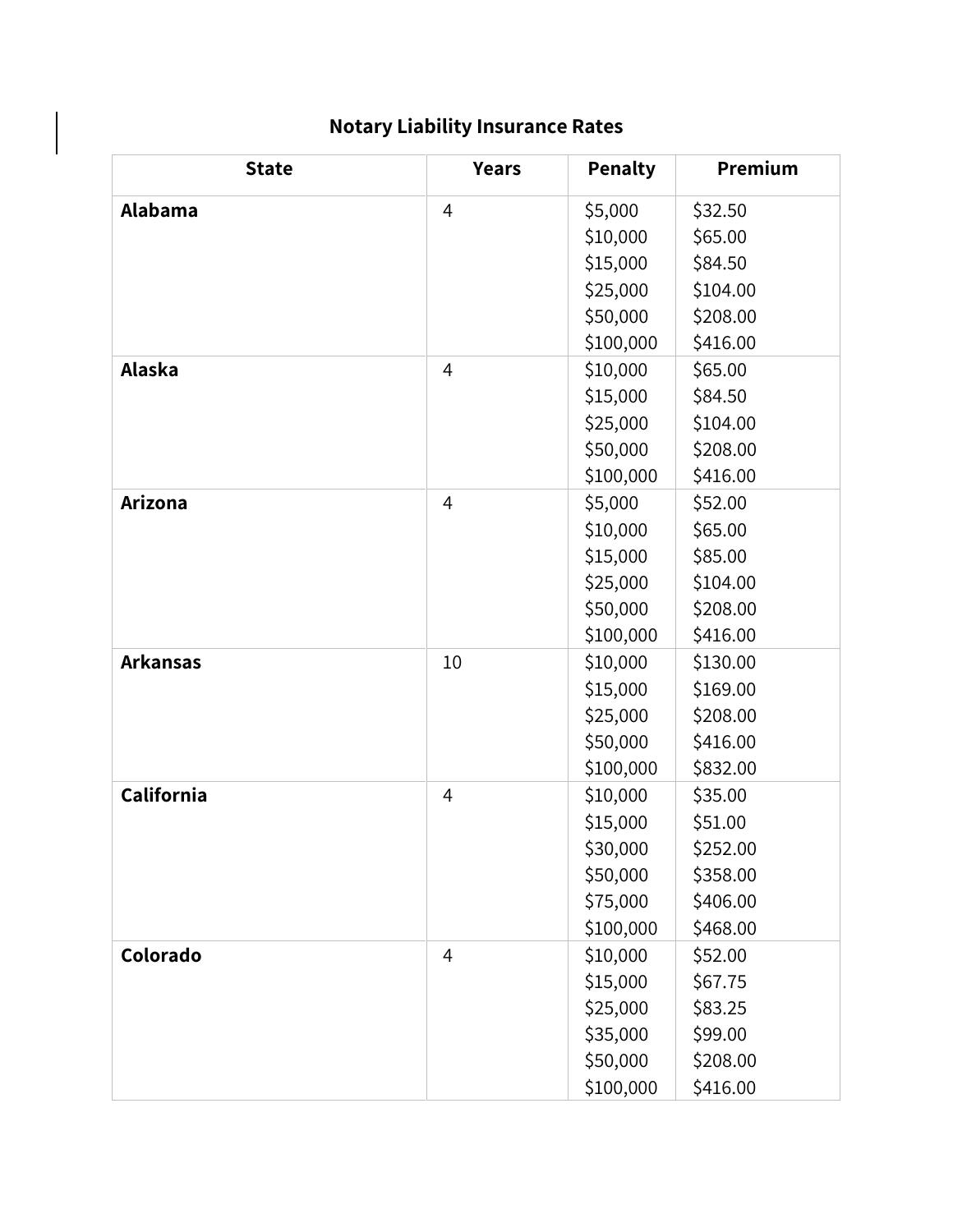| <b>Connecticut</b>          | 5              | \$10,000  | \$81.25    |
|-----------------------------|----------------|-----------|------------|
|                             |                | \$15,000  | \$106.25   |
|                             |                | \$25,000  | \$130.00   |
|                             |                | \$50,000  | \$260.00   |
|                             |                | \$75,000  | \$520.00   |
|                             |                | \$100,000 | \$520.00   |
| <b>Delaware</b>             | $\overline{4}$ | \$10,000  | \$65.00    |
|                             |                | \$15,000  | \$84.50    |
|                             |                | \$25,000  | \$104.00   |
|                             |                | \$50,000  | \$208.00   |
|                             |                | \$100,000 | \$416.00   |
| <b>District of Columbia</b> | 5              | \$10,000  | \$81.25    |
|                             |                | \$15,000  | \$105.75   |
|                             |                | \$25,000  | \$130.00   |
|                             |                | \$50,000  | \$260.00   |
|                             |                | \$100,000 | \$520.00   |
| <b>Florida</b>              | $\overline{4}$ | \$5,000   | \$25.00    |
|                             |                | \$10,000  | \$40.00    |
|                             |                | \$15,000  | \$50.00    |
|                             |                | \$25,000  | \$60.00    |
|                             |                | \$30,000  | \$70.00    |
|                             |                | \$50,000  | \$120.00   |
|                             |                | \$100,000 | \$240.00   |
| Georgia                     | $\overline{4}$ | \$10,000  | \$54.75    |
|                             |                | \$15,000  | \$71.25    |
|                             |                | \$25,000  | \$87.75    |
|                             |                | \$50,000  | \$175.25   |
|                             |                | \$100,000 | \$350.50   |
| Hawaii                      | 4              | \$10,000  | \$56.25    |
|                             |                | \$15,000  | \$112.50   |
|                             |                | \$25,000  | \$208.00   |
|                             |                | \$50,000  | \$520.00   |
|                             |                | \$100,000 | \$1,040.00 |
| Idaho                       | 6              | \$10,000  | \$78.00    |
|                             |                | \$15,000  | \$97.50    |
|                             |                | \$25,000  | \$117.00   |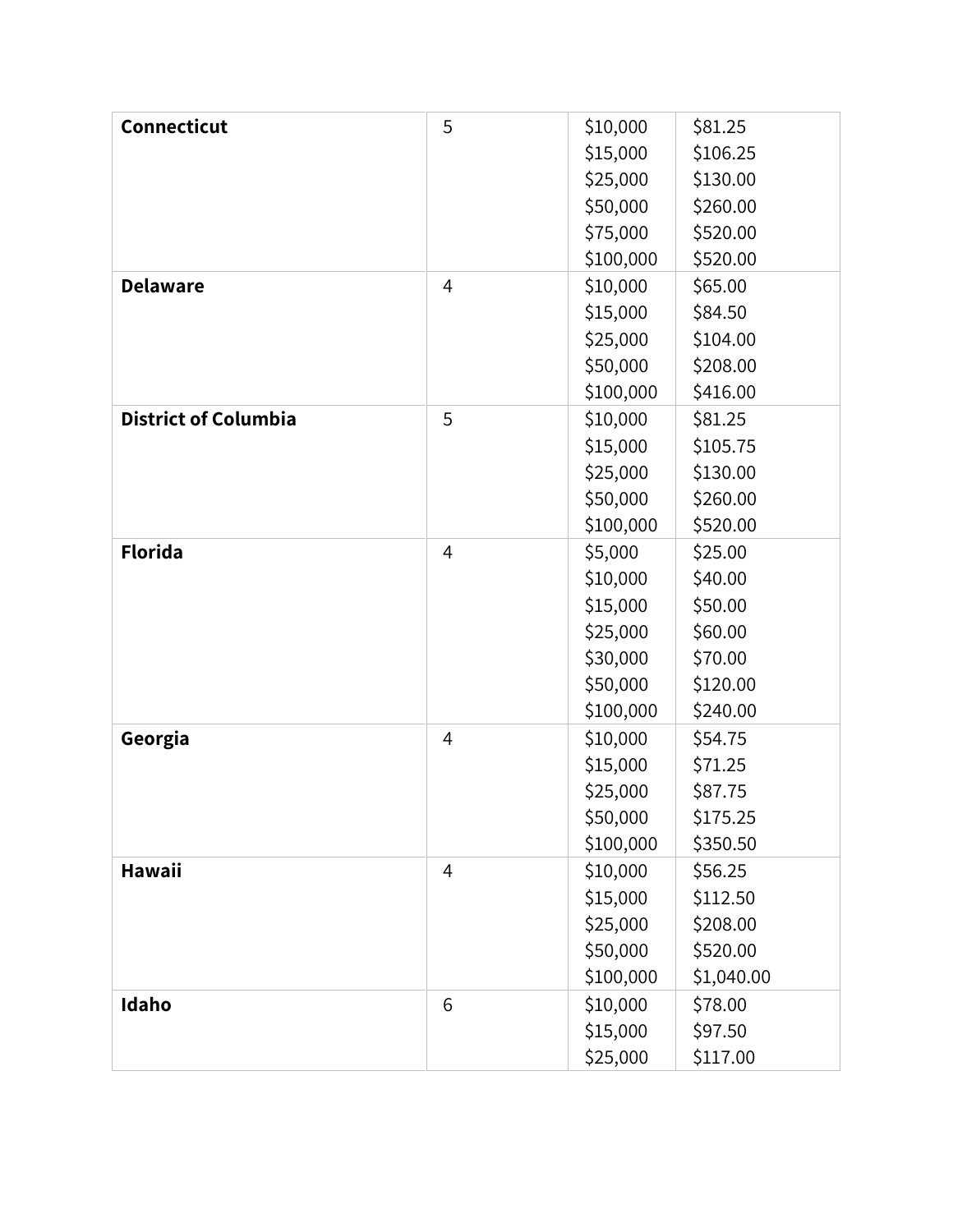|                 |                | \$50,000  | \$234.00 |
|-----------------|----------------|-----------|----------|
|                 |                | \$100,000 | \$468.00 |
| <b>Illinois</b> | $\overline{4}$ | \$10,000  | \$65.00  |
|                 |                | \$15,000  | \$84.50  |
|                 |                | \$25,000  | \$104.00 |
|                 |                | \$50,000  | \$208.00 |
|                 |                | \$100,000 | \$416.00 |
| Indiana         | 8              | \$10,000  | \$65.00  |
|                 |                | \$15,000  | \$84.50  |
|                 |                | \$25,000  | \$104.00 |
|                 |                | \$50,000  | \$208.00 |
|                 |                | \$100,000 | \$416.00 |
| lowa            | $\overline{3}$ | \$10,000  | \$65.00  |
|                 |                | \$15,000  | \$78.00  |
|                 |                | \$25,000  | \$91.00  |
|                 |                | \$50,000  | \$182.00 |
|                 |                | \$100,000 | \$364.00 |
| <b>Kansas</b>   | $\overline{4}$ | \$10,000  | \$65.00  |
|                 |                | \$15,000  | \$84.50  |
|                 |                | \$25,000  | \$104.00 |
|                 |                | \$50,000  | \$208.00 |
|                 |                | \$100,000 | \$416.00 |
| Kentucky        | $\overline{4}$ | \$10,000  | \$65.00  |
|                 |                | \$15,000  | \$84.50  |
|                 |                | \$25,000  | \$104.00 |
|                 |                | \$50,000  | \$208.00 |
|                 |                | \$100,000 | \$416.00 |
| Louisiana       | 5              | \$10,000  | \$121.00 |
|                 |                | \$15,000  | \$145.00 |
|                 |                | \$25,000  | \$182.00 |
|                 |                | \$50,000  | \$363.00 |
|                 |                | \$100,000 | \$726.00 |
| <b>Maine</b>    | $\overline{1}$ | \$10,000  | \$113.75 |
|                 |                | \$15,000  | \$148.00 |
|                 |                | \$25,000  | \$182.00 |
|                 |                | \$50,000  | \$364.00 |
|                 |                | \$100,000 | \$728.00 |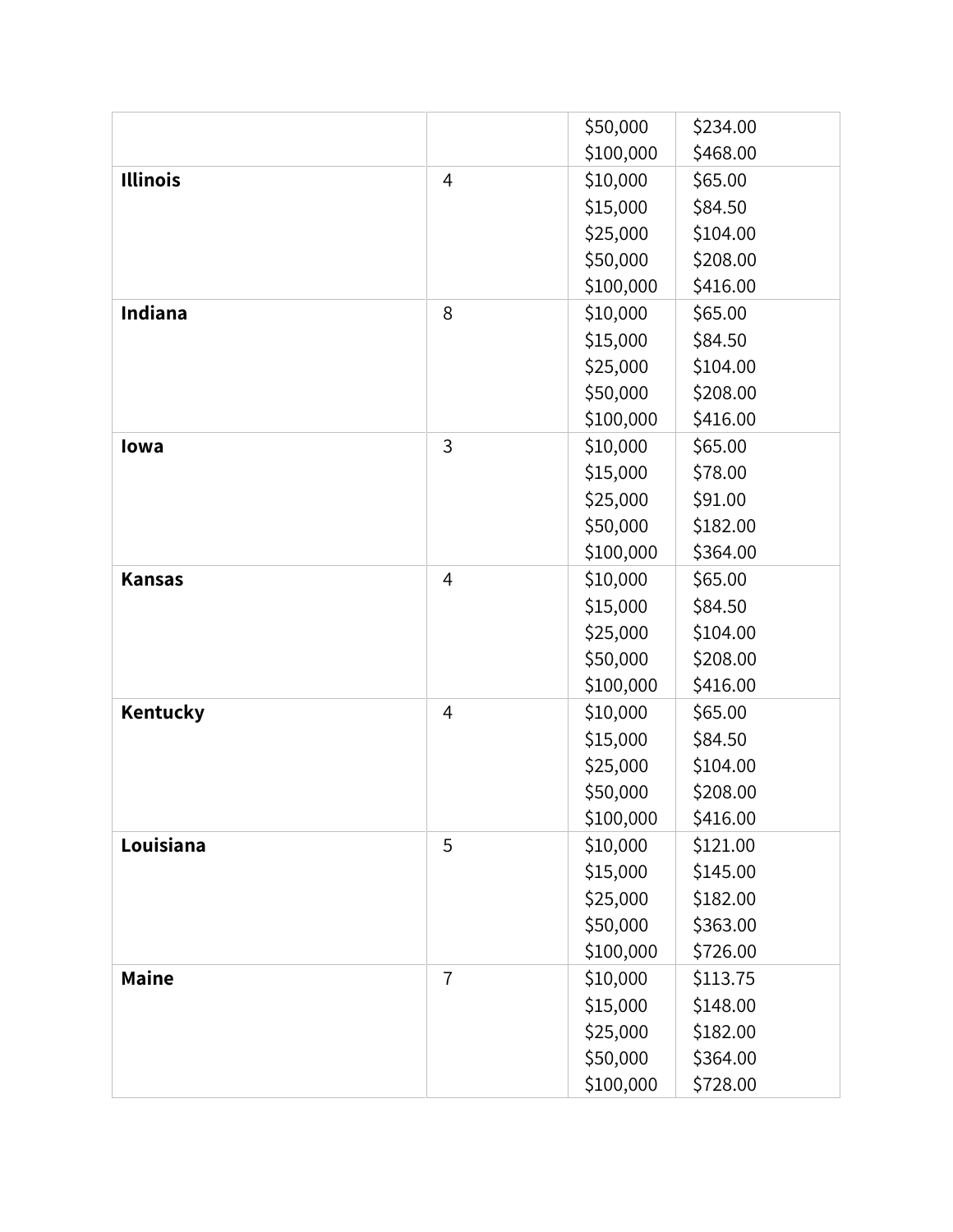| Maryland             | $\overline{4}$ | \$10,000  | \$65.00  |
|----------------------|----------------|-----------|----------|
|                      |                | \$15,000  | \$84.50  |
|                      |                | \$25,000  | \$104.00 |
|                      |                | \$50,000  | \$208.00 |
|                      |                | \$100,000 | \$416.00 |
| <b>Massachusetts</b> | $\overline{7}$ | \$10,000  | \$91.00  |
|                      |                | \$15,000  | \$118.50 |
|                      |                | \$25,000  | \$145.75 |
|                      |                | \$50,000  | \$364.00 |
|                      |                | \$100,000 | \$728.00 |
| Michigan             | 6              | \$10,000  | \$45.00  |
|                      |                | \$15,000  | \$97.50  |
|                      |                | \$25,000  | \$120.00 |
|                      |                | \$50,000  | \$240.00 |
|                      |                | \$100,000 | \$480.00 |
| Minnesota            | 5              | \$10,000  | \$93.75  |
|                      |                | \$15,000  | \$106.25 |
|                      |                | \$25,000  | \$118.75 |
| Mississippi          | $\overline{4}$ | \$10,000  | \$65.00  |
|                      |                | \$15,000  | \$84.50  |
|                      |                | \$25,000  | \$104.00 |
|                      |                | \$50,000  | \$208.00 |
|                      |                | \$100,000 | \$416.00 |
| <b>Missouri</b>      | $\overline{4}$ | \$10,000  | \$52.00  |
|                      |                | \$15,000  | \$67.75  |
|                      |                | \$25,000  | \$83.25  |
|                      |                | \$50,000  | \$208.00 |
|                      |                | \$100,000 | \$416.00 |
| Montana              | $\overline{4}$ | \$10,000  | \$52.00  |
|                      |                | \$15,000  | \$65.00  |
|                      |                | \$25,000  | \$78.00  |
|                      |                | \$50,000  | \$156.00 |
|                      |                | \$100,000 | \$312.00 |
| Nebraska             | $\overline{4}$ | \$10,000  | \$65.00  |
|                      |                | \$15,000  | \$84.50  |
|                      |                | \$25,000  | \$104.00 |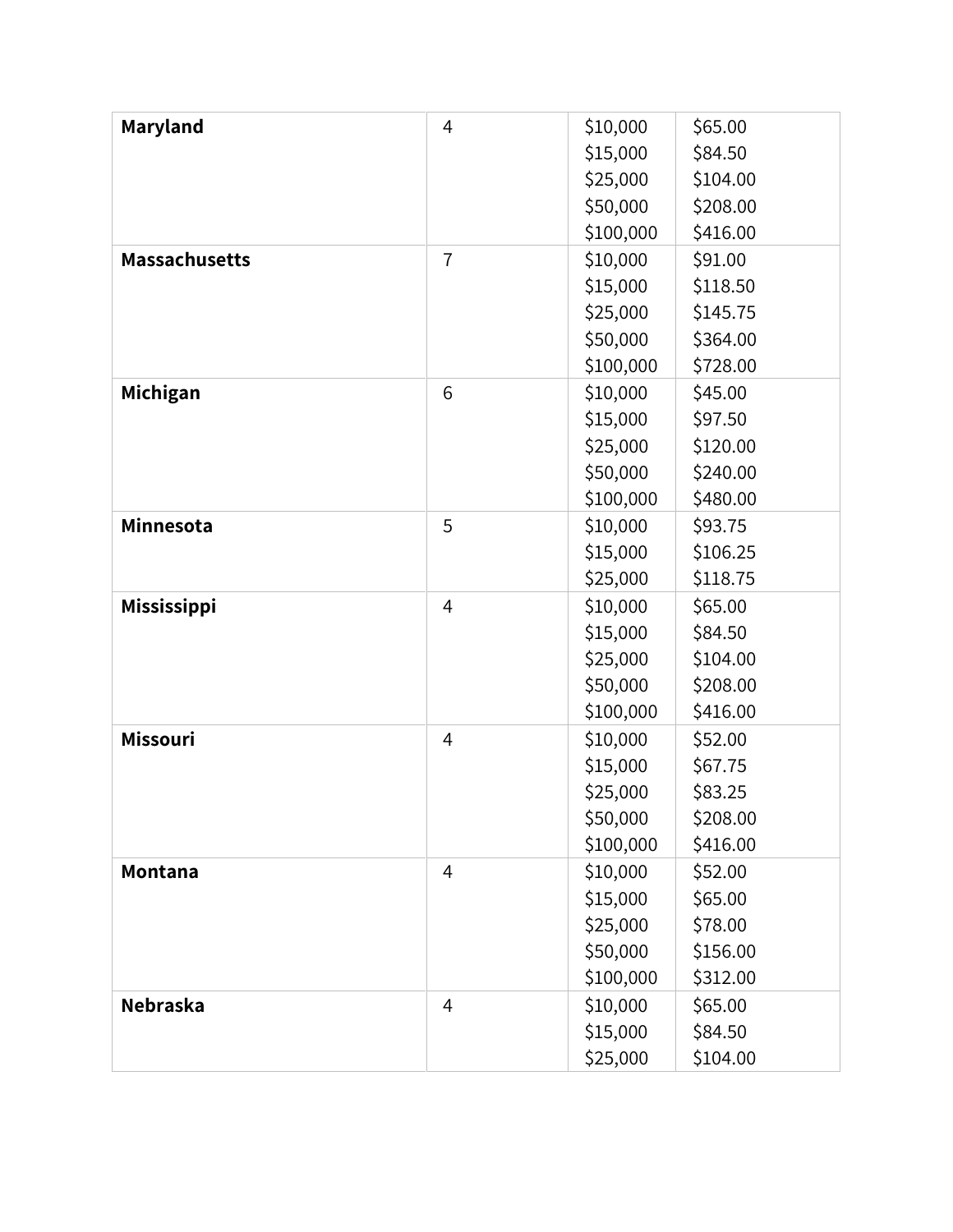|                       |                | \$50,000  | \$208.00 |
|-----------------------|----------------|-----------|----------|
|                       |                | \$100,000 | \$416.00 |
| <b>Nevada</b>         | $\overline{4}$ | \$10,000  | \$62.50  |
|                       |                | \$15,000  | \$78.00  |
|                       |                | \$25,000  | \$93.75  |
|                       |                | \$35,000  | \$109.25 |
|                       |                | \$50,000  | \$234.00 |
|                       |                | \$100,000 | \$468.00 |
| <b>New Hampshire</b>  | 5              | \$10,000  | \$81.25  |
|                       |                | \$15,000  | \$105.75 |
|                       |                | \$25,000  | \$130.00 |
|                       |                | \$50,000  | \$260.00 |
|                       |                | \$100,000 | \$520.00 |
| <b>New Jersey</b>     | 5              | \$10,000  | \$65.00  |
|                       |                | \$15,000  | \$84.50  |
|                       |                | \$25,000  | \$104.00 |
|                       |                | \$35,000  | \$123.50 |
|                       |                | \$50,000  | \$260.00 |
|                       |                | \$100,000 | \$520.00 |
| <b>New Mexico</b>     | $\overline{4}$ | \$10,000  | \$65.00  |
|                       |                | \$15,000  | \$85.00  |
|                       |                | \$25,000  | \$104.00 |
|                       |                | \$50,000  | \$208.00 |
|                       |                | \$100,000 | \$416.00 |
| <b>New York</b>       | $\overline{4}$ | \$10,000  | \$100.00 |
|                       |                | \$15,000  | \$120.00 |
|                       |                | \$25,000  | \$140.00 |
|                       |                | \$50,000  | \$280.00 |
|                       |                | \$100,000 | \$560.00 |
| <b>North Carolina</b> | 5              | \$10,000  | \$81.25  |
|                       |                | \$15,000  | \$105.75 |
|                       |                | \$25,000  | \$130.00 |
|                       |                | \$50,000  | \$260.00 |
|                       |                | \$100,000 | \$520.00 |
| <b>North Dakota</b>   | 4              | \$10,000  | \$65.00  |
|                       |                | \$15,000  | \$85.00  |
|                       |                | \$25,000  | \$104.00 |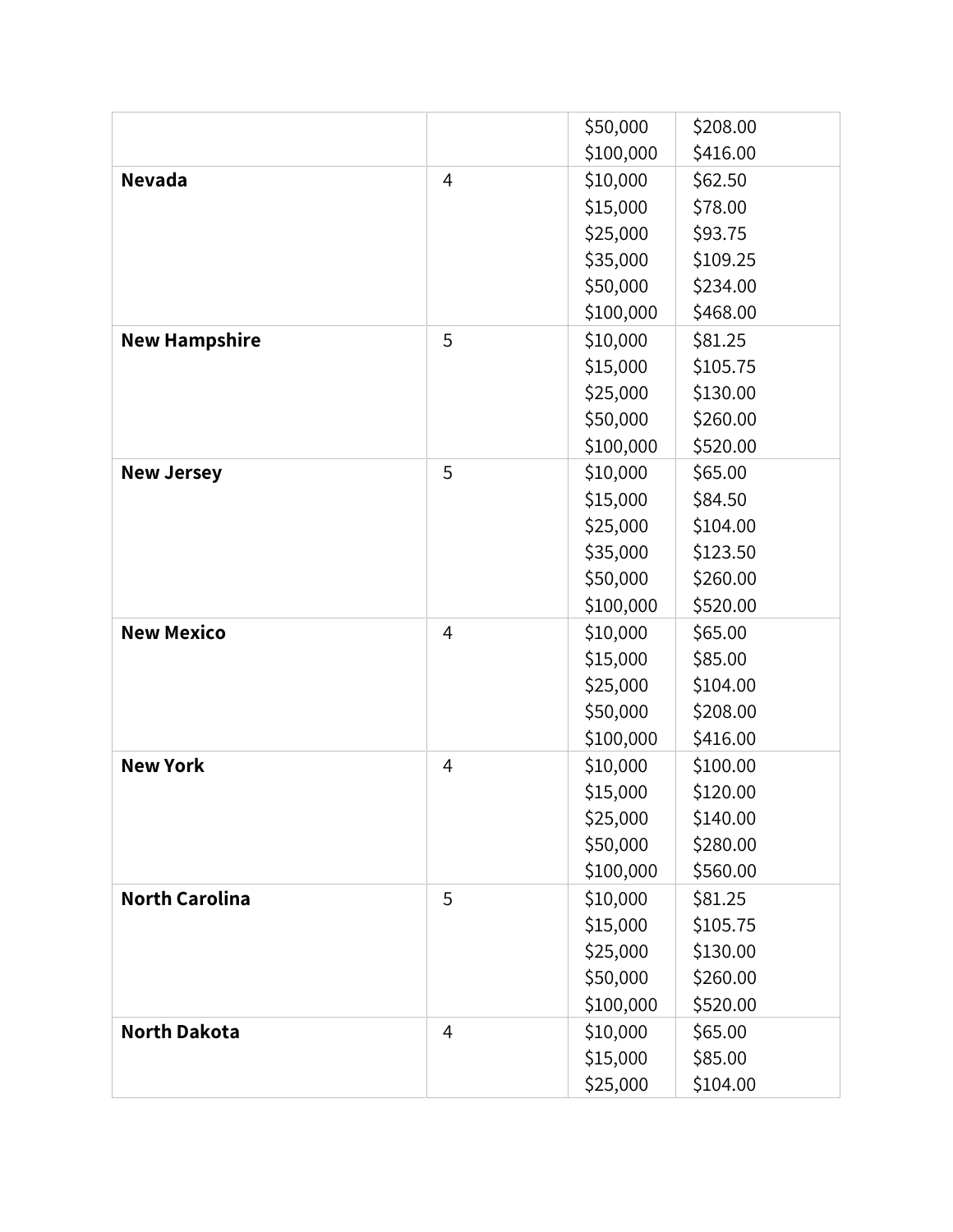|                       |                | \$50,000  | \$208.00   |
|-----------------------|----------------|-----------|------------|
|                       |                | \$100,000 | \$416.00   |
| Ohio                  | 5              | \$10,000  | \$81.25    |
|                       |                | \$15,000  | \$105.75   |
|                       |                | \$25,000  | \$130.00   |
|                       |                | \$50,000  | \$260.00   |
|                       |                | \$100,000 | \$520.00   |
| <b>Oklahoma</b>       | $\overline{4}$ | \$10,000  | \$65.00    |
|                       |                | \$15,000  | \$84.50    |
|                       |                | \$25,000  | \$104.00   |
|                       |                | \$50,000  | \$208.00   |
|                       |                | \$100,000 | \$416.00   |
| <b>Oregon</b>         | $\overline{4}$ | \$10,000  | \$65.00    |
|                       |                | \$15,000  | \$85.00    |
|                       |                | \$25,000  | \$104.00   |
|                       |                | \$50,000  | \$208.00   |
|                       |                | \$100,000 | \$416.00   |
| Pennsylvania          | $\overline{4}$ | \$30,000  | \$48.00    |
|                       |                | \$50,000  | \$60.00    |
|                       |                | \$100,000 | \$416.00   |
| <b>Rhode Island</b>   | $\overline{4}$ | \$10,000  | \$130.00   |
|                       |                | \$15,000  | \$156.00   |
|                       |                | \$25,000  | \$182.00   |
|                       |                | \$50,000  | \$364.00   |
|                       |                | \$100,000 | \$728.00   |
| <b>South Carolina</b> | 10             | \$10,000  | \$162.50   |
|                       |                | \$15,000  | \$211.25   |
|                       |                | \$25,000  | \$260.00   |
|                       |                | \$50,000  | \$520.00   |
|                       |                | \$100,000 | \$1,040.00 |
| <b>South Dakota</b>   | 6              | \$10,000  | \$97.50    |
|                       |                | \$15,000  | \$126.75   |
|                       |                | \$25,000  | \$156.00   |
|                       |                | \$50,000  | \$312.00   |
|                       |                | \$100,000 | \$624.00   |
| <b>Tennessee</b>      | 4              | \$10,000  | \$52.00    |
|                       |                | \$15,000  | \$84.50    |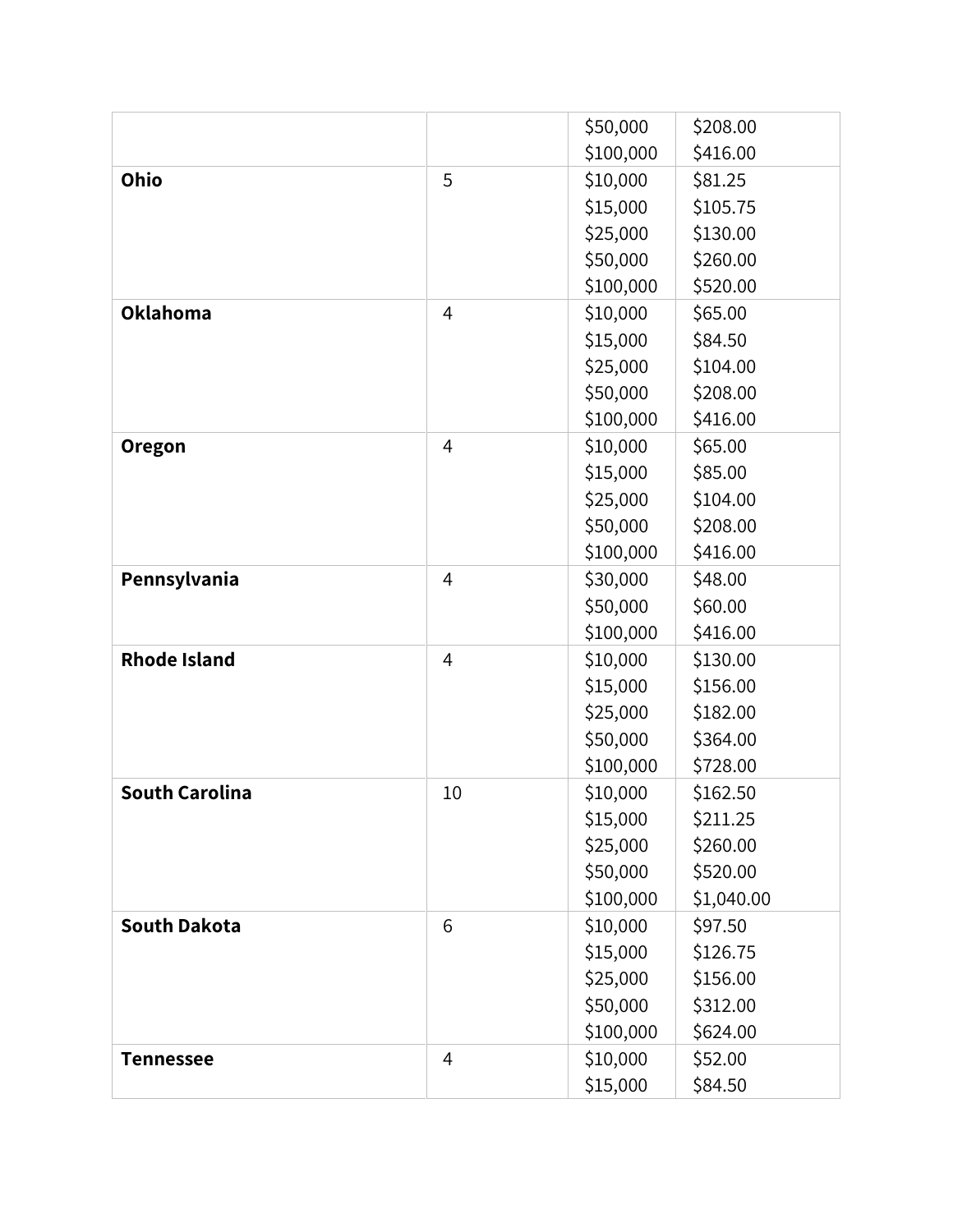|                      |                | \$25,000  | \$104.00 |
|----------------------|----------------|-----------|----------|
|                      |                | \$50,000  | \$208.00 |
|                      |                | \$100,000 | \$416.00 |
| <b>Texas</b>         | $\overline{4}$ | \$10,000  | \$34.00  |
|                      |                | \$15,000  | \$42.50  |
|                      |                | \$25,000  | \$51.00  |
|                      |                | \$30,000  | \$56.75  |
|                      |                | \$35,000  | \$62.00  |
|                      |                | \$50,000  | \$102.00 |
|                      |                | \$100,000 | \$204.00 |
| Utah                 | $\overline{4}$ | \$10,000  | \$65.00  |
|                      |                | \$15,000  | \$85.00  |
|                      |                | \$25,000  | \$104.00 |
|                      |                | \$35,000  | \$124.00 |
|                      |                | \$50,000  | \$208.00 |
|                      |                | \$100,000 | \$416.00 |
| <b>Vermont</b>       | $\overline{4}$ | \$10,000  | \$65.00  |
|                      |                | \$15,000  | \$84.50  |
|                      |                | \$25,000  | \$104.00 |
|                      |                | \$50,000  | \$208.00 |
|                      |                | \$100,000 | \$416.00 |
| Virginia             | $\overline{4}$ | \$10,000  | \$65.00  |
|                      |                | \$15,000  | \$84.50  |
|                      |                | \$25,000  | \$104.00 |
|                      |                | \$50,000  | \$208.00 |
|                      |                | \$100,000 | \$416.00 |
| Washington           | 4              | \$10,000  | \$40.00  |
|                      |                | \$15,000  | \$50.00  |
|                      |                | \$25,000  | \$60.00  |
|                      |                | \$30,000  | \$70.00  |
|                      |                | \$50,000  | \$100.00 |
|                      |                | \$100,000 | \$200.00 |
| <b>West Virginia</b> | 5              | \$10,000  | \$60.00  |
|                      |                | \$15,000  | \$80.00  |
|                      |                | \$25,000  | \$100.00 |
|                      |                | \$50,000  | \$200.00 |
|                      |                | \$100,000 | \$400.00 |